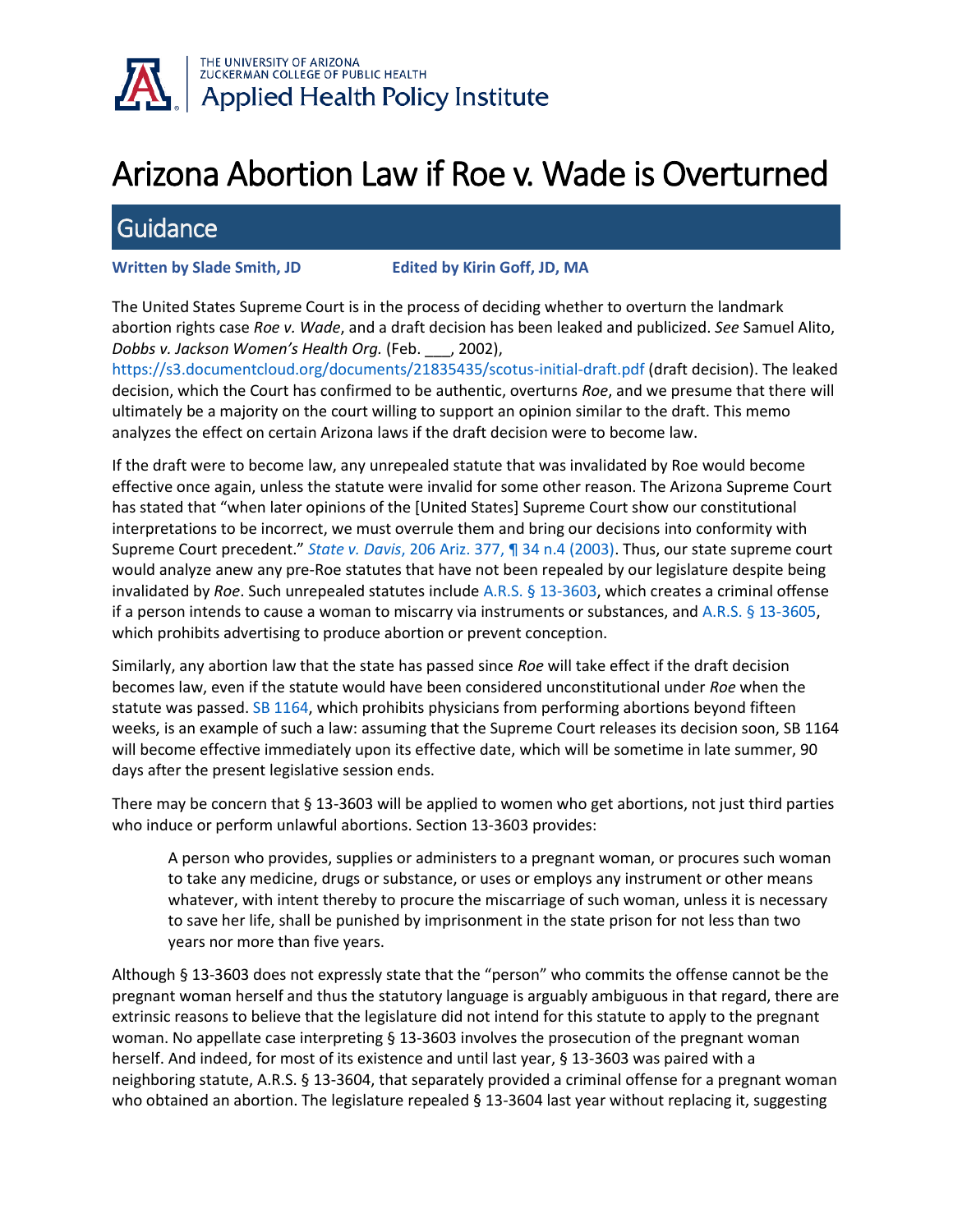an intent to remove the criminal penalty for a pregnant woman who obtains an abortion. *See* Laws 2021, Ch. 286, § 3 (repealing § 13-3604).

To the extent that § 13-3605 prohibits advertising to prevent conception, it would likely be ruled invalid even if Roe is overturned. The Alito draft expressly declines to strike down the right to use contraceptives established in *Griswold v. Connecticut*, 381 U.S. 479 (1965). See Draft decision at 62 (expressly rejecting the argument that the draft "threatens" the holding in *Griswold* by reasoning that abortion is a "unique act"). Because such a right exists, it is unconstitutional to completely suppress truthful commercial speech about contraceptives. In *Carey v. Population Servs., Int'l*, 431 U.S. 678, 700 (1977), the U.S. Supreme Court struck down a New York statute that, much like § 13-3605, prohibited any advertisement of contraceptives. The court reasoned that under First Amendment precedent regarding commercial speech, the state may not completely suppress truthful speech about lawful activity, even commercial activity. Although First Amendment jurisprudence regarding commercial speech has developed since *Carey*, *see, e.g.*, *Cent. Hudson Gas & Elec. Corp. v. Pub. Serv. Comm'n of New York*, 447 U.S. 557, 566, (1980), *Carey* remains good law and blanket bans on contraceptive like § 13- 3605 would remain unconstitutional under the Alito draft decision. *See Cent. Hudson*, 447 U.S. at 565 (citing *Carey* with approval); Draft decision at 31-32 (mentioning both *Griswold* and *Carey* in distinguishing abortion from the right to obtain contraceptives).

Despite the fact that § 13-3605 would remain partially unconstitutional even if the Alito draft becomes law, the Alito draft might make the ban on abortion advertising in § 13-3605 valid once again if all abortions became unlawful, because unconstitutional portions can be severed from a law if the valid portions can be effectively enforced independently from the invalid portions. *Fann v. State*, 251 Ariz. 425, ¶37 (2021). However, because early-term abortions would remain lawful under SB 1164, it is an open question whether the blanket ban on abortion advertising in § 13-3605 would become valid. Unlike contraceptive use, to which there is a constitutional right, there would be no constitutional right to an abortion once *Roe* is repealed. Instead, early term abortions would be lawful only because the legislature had chosen not to ban them. The standard First Amendment test for bans on lawful commercial advertising would presumably apply. Under that test, advertising bans are unconstitutional unless the state can show 1.) a substantial governmental interest in banning the advertising; 2.) that the ban directly advanced that interest; and 3.) that a complete ban was necessary to serve that interest. *See Cent. Hudson*, 447 U.S. at 566.

It may be counterintuitive that the state has the power to completely ban all advertising of an activity by making it illegal, but may not have the power to completely ban all advertising of that same activity if it chooses not to make it illegal, even though the latter exercise of power is arguably just a subset of the former. Yet that is how the Court has interpreted the First Amendment. For example, legislatures undoubtedly have the power to completely ban tobacco sales for well-known health reasons, but if a state chooses to leave some tobacco sales legal, advertising bans of legal tobacco products must pass the *Central Hudson* test or they are unconstitutional. *See Lorillard Tobacco Co. v. Reilly*, 533 U.S. 525, 561 (2001) (striking down tobacco advertising restriction).

Another legislative concern is the interaction of newly effective abortion statutes that have never been enforced together. We are aware of possible concern about how courts might resolve a conflict between § 13-3603, which establishes without any express limitation a criminal offense and a 2–5-year sentence for those that perform abortions, and S.B. 1164, which impliedly allows licensed physicians to perform early-term abortions. The concern is that a court or a prosecutor might interpret § 13-3603 to somehow override S.B. 1164 and criminalize all abortions, even those performed by licensed physicians.